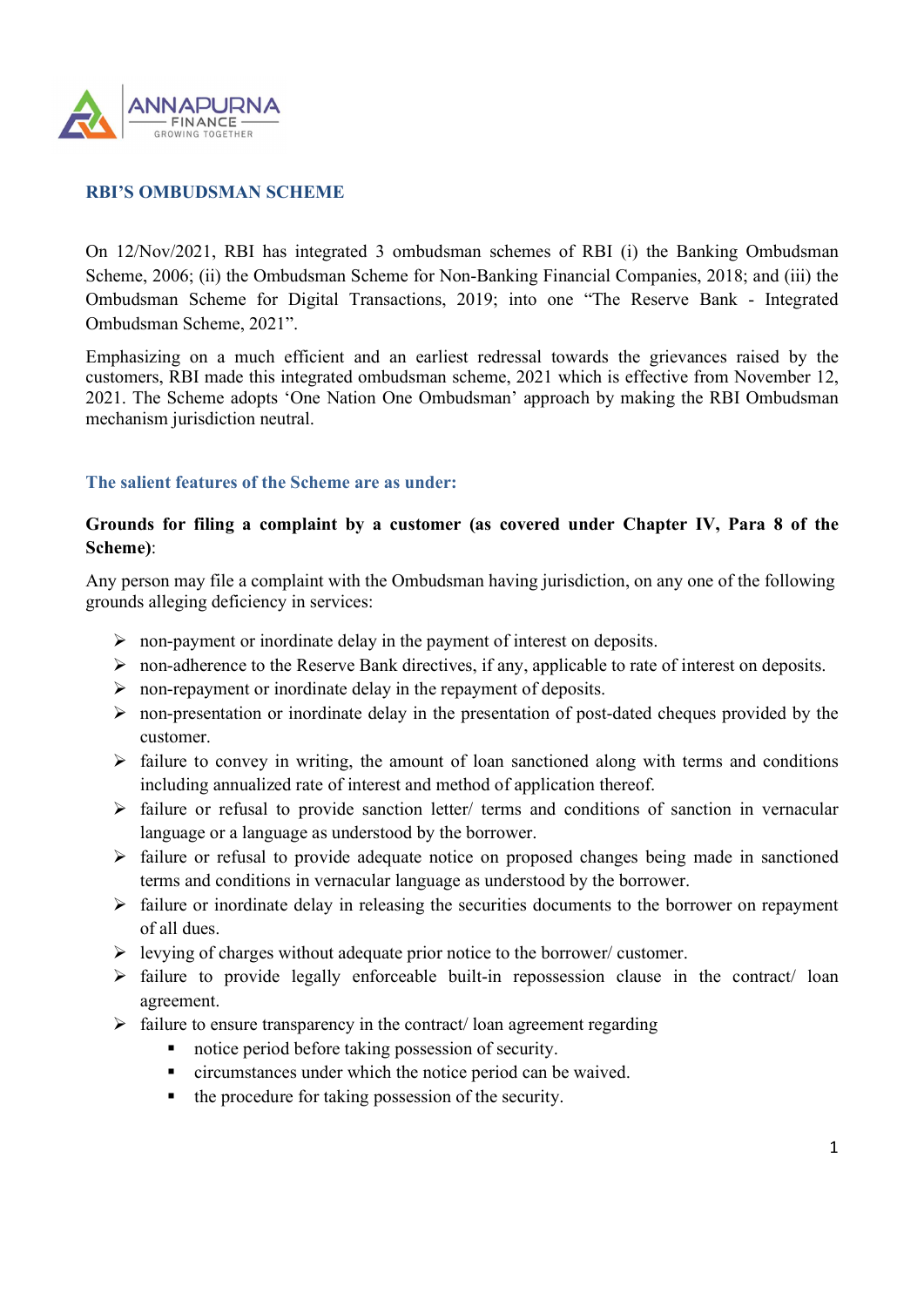

- a provision regarding final chance to be given to the borrower for repayment of loan before the sale/ auction of the security.
- the procedure for giving repossession to the borrower and
- the procedure for sale/ auction of the security.
- non-observance of directions issued by Reserve Bank to the non-banking financial companies.
- non-adherence to any of the other provisions of Reserve Bank Guidelines on Fair Practices Code for Non-Banking Financial Companies

## Any person having a grievance may reach to the ombudsman through:

- Written representation to the Grievance Department or the Nodal Officers of the NBFC concerned.
- $\triangleright$  At the end of one month if no reply is received form the NBFC or the customer remains dissatisfied with the reply of the NBFC and if the customer has not approached any forum, the customer can file a complaint with NBFC Ombudsman not later than one year from after the reply from NBFC:
	- Lodging an online complaint at the RBI's portal (**https://cms.rbi.org.in**)
	- Lodging a complaint through electronic or physical mode to the Centralized Receipt and Processing Centre (CRPC), established by RBI at Chandigarh to receive the complaints coming anywhere from India.
		- $\circ$  Email Id: crpc@rbi.org.in
		- o Address: Centralized Receipt and Processing Centre (CRPC), Reserve Bank of India, Central Vista, Sector 17, Chandigarh. 160017.

### The ombudsman shall entertain a complaint when:

- $\triangleright$  The complainant, before making a complaint to the ombudsman, had already raised his/her grievance with the NBFC and
	- $\blacksquare$  the NBFC had rejected the complaint
	- no reply from the NBFC against the complaint received within a period of 1 month
	- on claim of unsatisfactory response against the complaint received by the customer
- $\triangleright$  The complaint to the ombudsman must be raised within 1 year from the receipt of the response provided by the NBFC or within 1 year and a month in case of no reply was provided by the NBFC
- $\triangleright$  The complaint does not pertain to the same cause of action when
	- either the complaint is pending or settled or dealt with on merits by the ombudsman in any previous proceedings whether or not received by the same complainant or along with one or more complainants or one or more of the parties concerned with the cause of action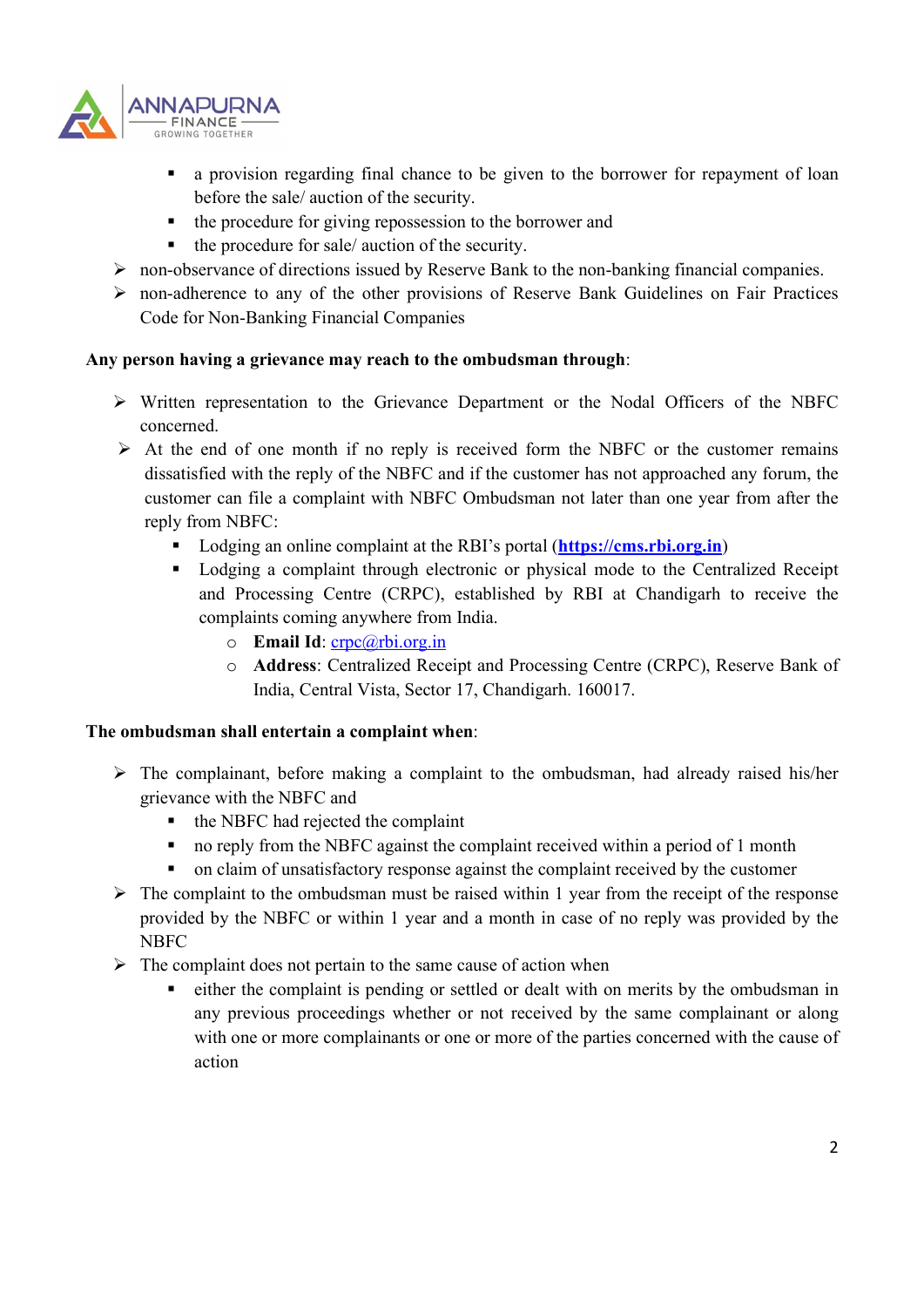

- the complaint is pending before any court, tribunal or arbitrator or any other forum or a decree or Award or order has been passed by any such court, tribunal, arbitrator or forum
- $\triangleright$  the complaint is not frivolous or vexatious in nature
- $\triangleright$  the complaint is made before the expiry of the period of limitation prescribed under the Indian Limitation Act, 1963 for such claims
- $\triangleright$  the complainant has filed along with the complaint, copies of the documents, if any, which he intends to rely upon, and a declaration that the complaint is maintainable under Clause 9-A of the original circular "The Ombudsman Scheme For Non-Banking Financial Companies, 2018", dated February 23, 2018 (Ref. CEPD. PRS. No. 3590 /13.01.004/2017-18)

### Ombudsman's Decision Making

- Proceedings before Ombudsman are summary in nature
- Ombudsman promotes settlement through conciliation. If not reached to any conciliation, Ombudsman can issue Award/Order.

## Option to appeal if complainant is not satisfied with decision of Ombudsman

If Ombudsman's decision is appealable, then complainant can appeal to the following: Appellate Authority: Deputy Governor, RBI

NOTE: Above mentioned appealing procedure is an alternate dispute resolution mechanism. The Customer is at liberty to approach any other court/forum/authority for the redressal at any stage

# CONTACT DETAILS

### Annapurna Finance Private Limited: GRIEVANCE REDRESSAL OFFICER (GRO)

| <b>Name</b>                              | Shri. Suraj Bali Painkra |
|------------------------------------------|--------------------------|
| <b>Contact No (Mobile/Telephone No):</b> | 8280336056               |
| <b>Email ID:</b>                         | suraj@ampl.net.in        |

### Annapurna Finance Private Limited: NODAL OFFICERS LIST

| <b>Nodal Officer</b> | E-Mail                       | Contact    | <b>Area of Operation</b>                  |
|----------------------|------------------------------|------------|-------------------------------------------|
| Ashwini Kumar        | ashwani@afpl.org.in          |            | 8093655012   Rajasthan, Gujarat           |
| Asutosh Panda        | $a$ sutosh $(a)$ ampl.net.in |            | 9644005666   Punjab, Haryana, Uttrakhand, |
|                      |                              |            | Himachal Pradesh, Madhya                  |
|                      |                              |            | Pradesh, Uttar Pradesh                    |
| Ranjit Swain         | $ranjit(\omega$ ampl.net.in  | 8280336107 | Bihar, West Bengal, Jharkhand,            |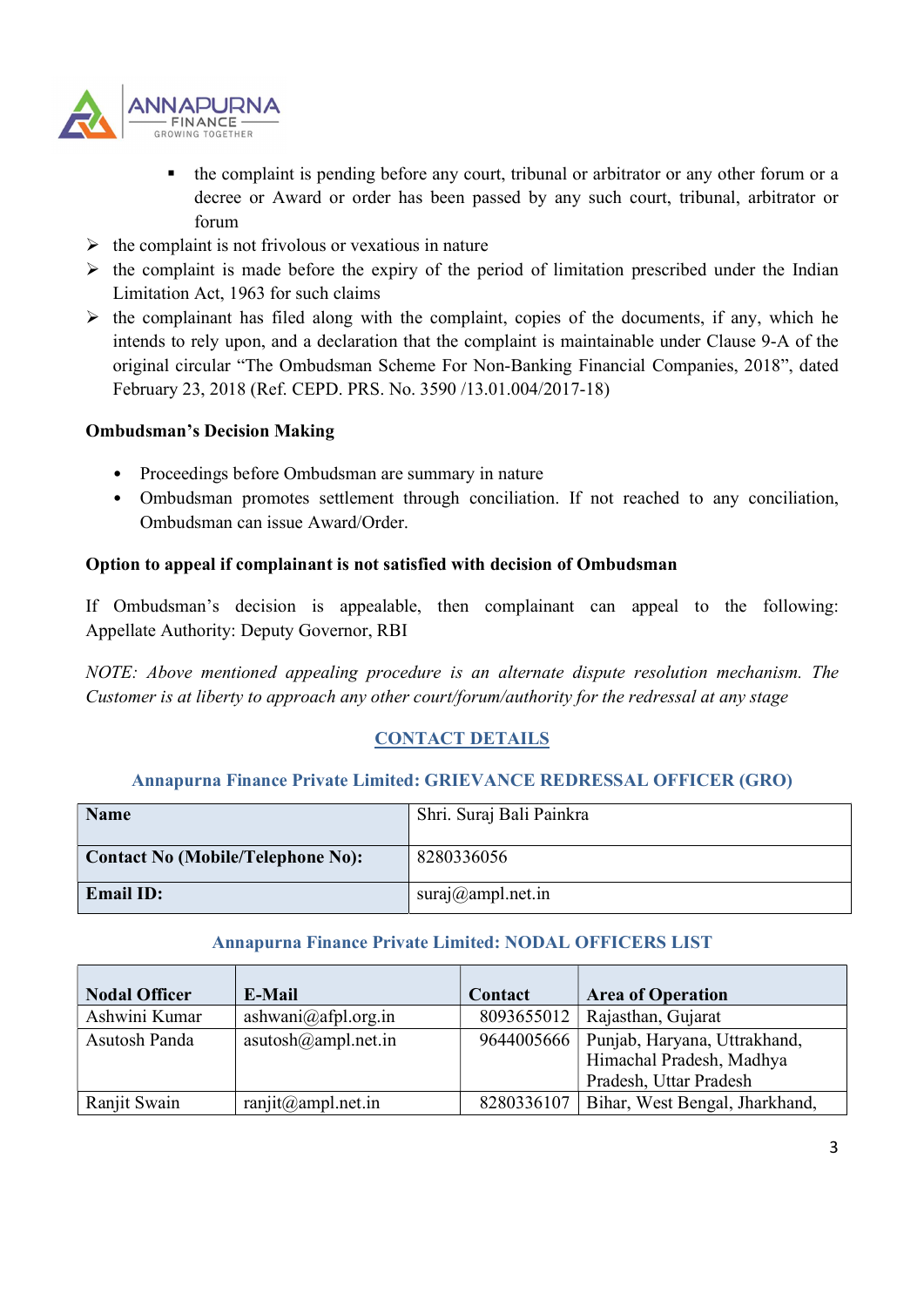

|                 |                         |            | Maharashtra, Goa                           |
|-----------------|-------------------------|------------|--------------------------------------------|
| Kunal Chowdhury | kunal@ampl.net.in       | 6900010068 | Assam, Meghalaya, Tripura                  |
| Pramod Sahoo    | pramodkumar@ampl.net.in |            | 7682842293   Odisha, Chhattisgarh          |
| Anchal Sharma   | anchal@ampl.org.in      |            | 9078085623   Karnataka, Tamil Nadu, Andhra |
|                 |                         |            | Pradesh                                    |

# Annapurna Finance Private Limited: PRINCIPAL NODAL OFFICER (PNO)

## Name and Details of Principal Nodal Officer (PNO): Mr. Suraj Bali Painkra

E mail id:  $\frac{\text{suraj}(a)}{\text{ampl.} \text{org.in}}$ 

Contact: 8280336900

Address: 1203, Annapurna Finance, Besides Naka Gate, Khandagiri Chandaka road, Khandagiri, Bhubaneswar. Odisha. (751030)

#### S. Centre N 0 Address of the Office of NBFC Ombudsman Area of Operation 1. Chennai  $\int C/\sigma$  Reserve Bank of India Fort Glacis, Chennai 600 001 STD Code: 044 Tel No. 25395964 Fax No. 25395488 Tamil Nadu, Andaman and Nicobar Islands, Karnataka, Andhra Pradesh, Telangana, Kerala, Union Territory of Lakshadweep and Union Territory of Puducherry 2. | Mumbai | C/o Reserve Bank of India, RBI Byculla Office Building, Opp. Mumbai Central Railway Station, Byculla, Mumbai-400 008 Maharashtra, Goa, Gujarat, Madhya Pradesh, Chhattisgarh, Union Territories of Dadra and Nagar Haveli, Daman and Diu 3. New C/o Reserve Bank of India Sansad Marg, Delhi, Uttar P Delhi New Delhi -110001 STD Code: 011 Tel. No. 23724856 Fax No. 23725218-19 Delhi, Uttar Pradesh, Uttarakhand, Haryana, Punjab, Union Territory of Chandigarh Himachal Pradesh, and Rajasthan and State of Jammu and Kashmir 4. Kolkata | C/o Reserve Bank of India 15, Netaji Subhash Road, Kolkata-700 001 STD Code: 033 Tel. No. 22304982 Fax No. 22305899 West Bengal, Sikkim, Odisha, Assam, Arunachal Pradesh, Manipur, Meghalaya, Mizoram, Nagaland, Tripura, Bihar and Jharkhand

# Ombudsman Offices w.r.t. AREA OF OPERATION OF NBFC OMBUDSMAN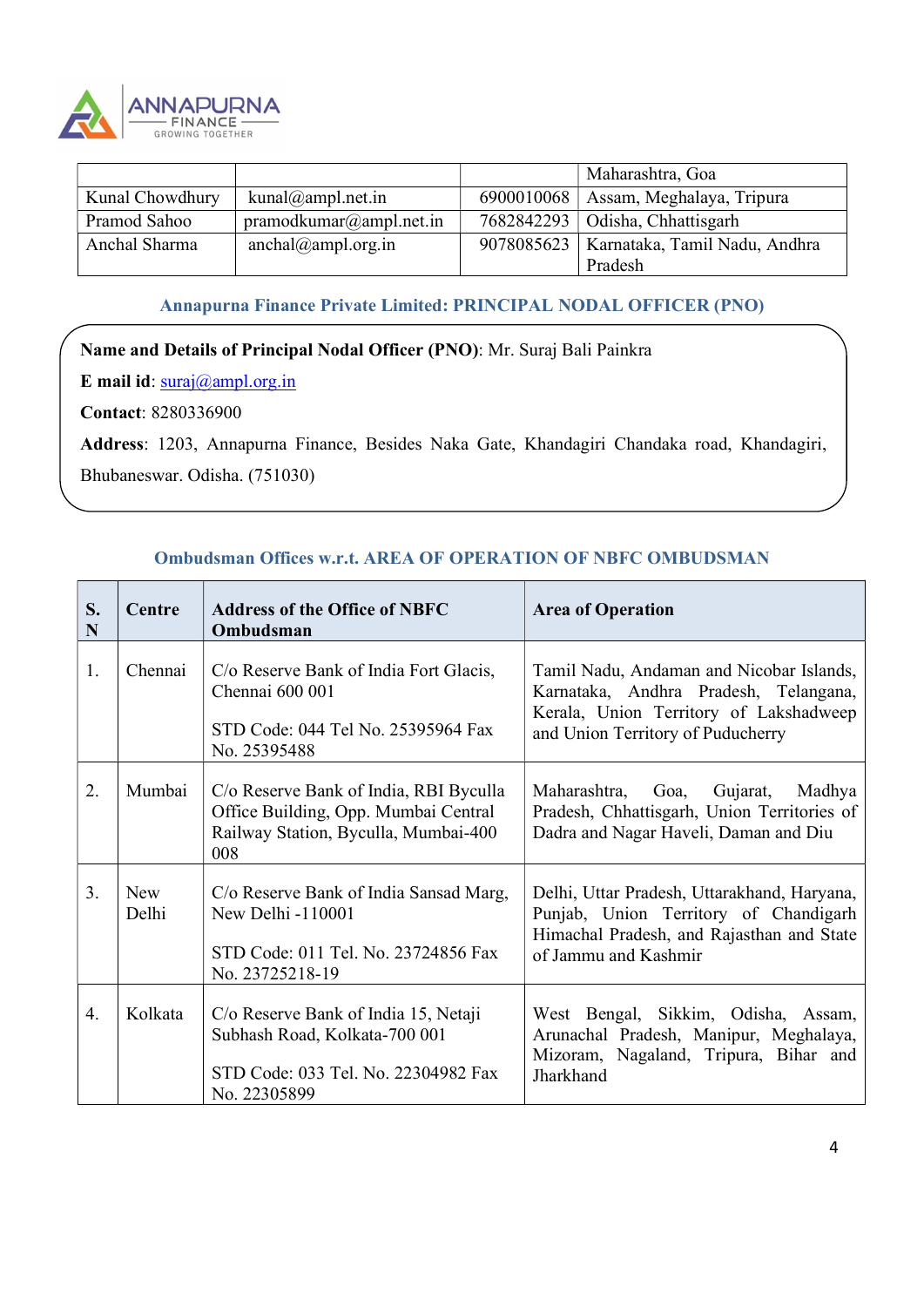

# Table 1 New RBI Ombudsman Offices (as on Jan 2022) Ref: https://rbi.org.in/Scripts/AboutUsDisplay.aspx?pg=BankingOmbudsmen.htm

| SI.<br>No. | Centre      | Name & Address of the Office of RBI Ombudsman                                                                                                                                                                                      |
|------------|-------------|------------------------------------------------------------------------------------------------------------------------------------------------------------------------------------------------------------------------------------|
| 1.         | Ahmedabad   | <b>Smt. N Sara Rajendra Kumar</b><br>C/o Reserve Bank of India<br>4th Floor, "Riverfront House", Behind H.K. Arts College, Between Gandhi<br>& Nehru Bridge, Pujya Pramukh Swami Marg (Riverfront Road<br>West), Ahmedabad-380 009 |
|            |             | STD Code: 079; Tel. No. 26582357; Email: crpc@rbi.org.in                                                                                                                                                                           |
| 2.         | Bengaluru   | Ms Saraswathi Shyamprasad<br>C/o Reserve Bank of India<br>10/3/8, Nrupathunga Road, Bengaluru -560 001<br>STD Code: 080; Tel. No. 22277660/22180221; Email: crpc@rbi.org.in                                                        |
| 3.         | Bhopal      | <b>Shri Hemant Kumar Soni</b><br>C/o Reserve Bank of India<br>Hoshangabad Road, Post Box No. 32, Bhopal-462 011<br>STD Code: 0755; Tel. No. 2573772/2573779; Email: crpc@rbi.org.in                                                |
| 4.         | Bhubaneswar | Shri Biswajit Sarangi<br>C/o Reserve Bank of India<br>Pt. Jawaharlal Nehru Marg, Bhubaneswar-751 001<br>STD Code: 0674; Tel. No. 2396207; Email: crpc@rbi.org.in                                                                   |
| 5.         | Chandigarh  | Shri M K Mall<br>C/o Reserve Bank of India<br>4th Floor, Sector 17, Chandigarh.<br>STD Code: 0172;Tel. No. - 2721109/2721011/2727118; Email:<br>crpc@rbi.org.in                                                                    |
| 6.         | Chennai     | Dr. Balu Kenchappa<br>C/o Reserve Bank of India<br>Fort Glacis, Chennai 600 001<br>STD Code: 044; Tel No. 25395964; Email: crpc@rbi.org.in                                                                                         |
| 7.         | Dehradun    | <b>Shri Arun Bhagoliwal</b><br>C/o Reserve Bank of India<br>74/1 G.M.V.N. Building, 1st floor, Rajpur Road, Dehradun - 248 001<br>STD Code: 0135; Tel No.: 2742001; Email: crpc@rbi.org.in                                         |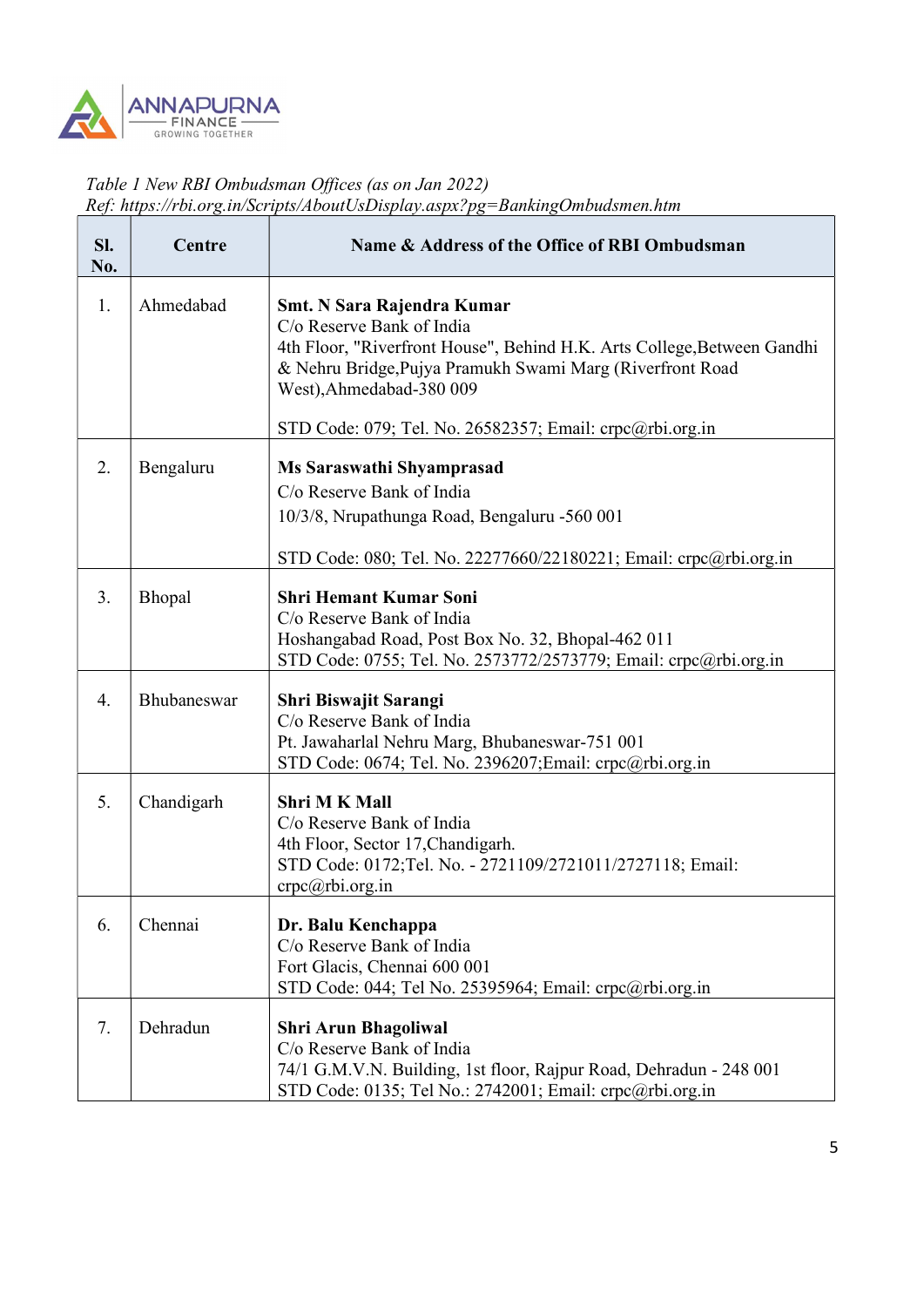

| 8.  | Guwahati    | <b>Shri Thotngam Jamang</b><br>C/o Reserve Bank of India<br>Station Road, Pan Bazar; Guwahati-781 001<br>STD Code: 0361; Tel.No. 2542556/2512929; Email: crpc@rbi.org.in                                                      |  |
|-----|-------------|-------------------------------------------------------------------------------------------------------------------------------------------------------------------------------------------------------------------------------|--|
| 9.  | Hyderabad   | <b>Shri T Srinivasa Rao</b><br>C/o Reserve Bank of India<br>6-1-56, Secretariat Road; Saifabad, Hyderabad-500 004<br>STD Code: 040; Tel. No. 23210013; Email: crpc@rbi.org.in                                                 |  |
| 10. | Jaipur      | Ms. Rekha Chandanaveli<br>C/o Reserve Bank of India,<br>4th floor Rambagh Circle, Tonk Road, Jaipur - 302 004<br>STD Code: 0141; Tel. No. 2577931; Email: crpc@rbi.org.in                                                     |  |
| 11. | Jammu       | <b>Shri Ramesh Chand</b><br>C/o Reserve Bank of India,<br>Rail Head Complex, Jammu- 180012<br>STD Code: 0191; Tel No.: 2477905; Email: crpc@rbi.org.in                                                                        |  |
| 12. | Kanpur      | <b>Shri P K Nayak</b><br>C/o Reserve Bank of India<br>M. G. Road, Post Box No. 82, Kanpur-208 001<br>STD Code: 0512; Tel. No. 2305174/2303004; Email: crpc@rbi.org.in                                                         |  |
| 13. | Kolkata     | <b>Shri Rabindra Kishore Panda</b><br>C/o Reserve Bank of India<br>15, Netaji Subhash Road; Kolkata-700 001<br>STD Code: 033; Tel. No. 22310217; Email: crpc@rbi.org.in                                                       |  |
| 14. | Mumbai (I)  | Dr. Neena Rohit Jain<br>C/o Reserve Bank of India<br>4th Floor, RBI Byculla Office Building,<br>Opp. Mumbai Central Railway Station, Byculla, Mumbai-400 008<br>STD Code: 022; Tel No. 23022028; Email: crpc@rbi.org.in       |  |
| 15. | Mumbai (II) | Dr. Sushanta Kumar Kar<br>C/o Reserve Bank of India,<br>4th Floor, RBI Byculla Office, Building, Opp. Mumbai Central, Railway<br>Station, Byculla, Mumbai-400 008<br>STD Code: 022; Tel No.: 23001483; Email: crpc@rbi.org.in |  |
| 16. | Patna       | Shri Rajesh Jai Kanth<br>C/o Reserve Bank of India<br>Patna-800 001                                                                                                                                                           |  |